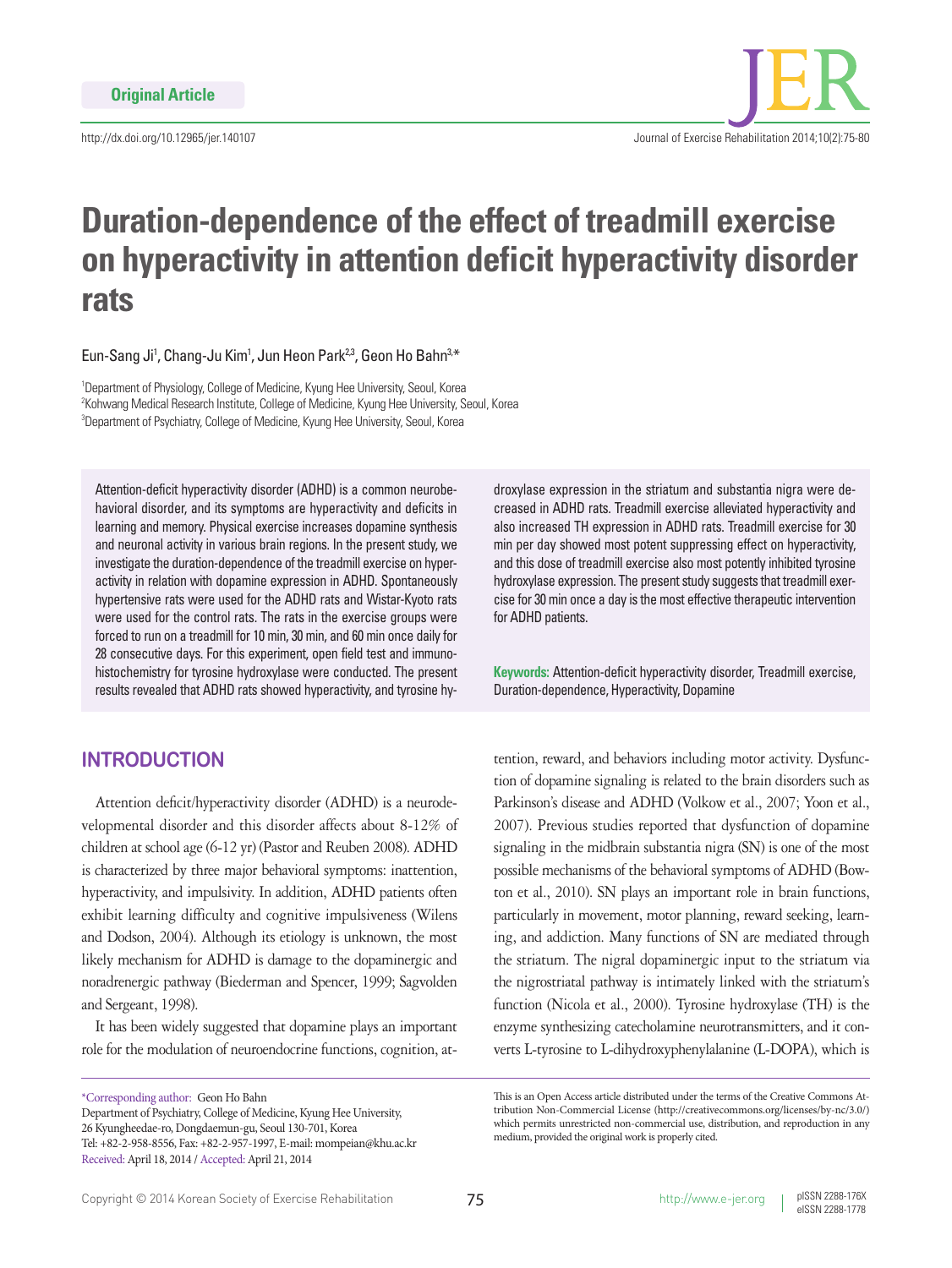the rate-limiting step in the dopamine synthesis. TH activity is progressively decreased according to the loss of dopamine neurons in the SN (Haavik and Toska, 1998). TH immunohistochemistry is a useful technique detecting injury or death of dopaminergic fibers or cell bodies (Hurley et al., 2004; Kim et al., 2011).

In ADHD children, physical movement improved working speed and social behavioral problems, and diminished hyperactivity (Majorek et al., 2004). Kim et al. (2011) reported that treadmill exercise ameliorated symptoms of ADHD rats. Despite a variety of studies on the effect of treadmill exercise on various neuropsychiatric disorders (Heo et al., 2014; Jee et al., 2008; Kim et al., 2014), there is no available data on the duration-dependence of the effects of treadmill exercise on the symptoms relief in the ADHD patients.

In the present study, we investigated the duration-dependence of the effect of treadmill exercise on the hyperactivity in relation with DA expression in the ADHD rats. For this study, open field test and immunohistochemistry for TH were performed.

# **MATERIALS AND METHODS**

## **Experimental animals**

Adult male spontaneously hypertensive rats (SHR) weighing  $210 \pm 10$  g were used as the ADHD animal model, because SHR displays the major symptoms of ADHD, such as inattention, hyperactivity, and impulsiveness (Sagvolden, 2000). SHR showing hyperactivity in open field test was selected for this experiment. Meanwhile, Wistar-Kyoto rats (WKYR) weighing 210±10 g were used as the control rats in this study, according to the previous study (Sagvolden, 2000). The rats were housed under controlled temperature  $(20 \pm 2^{\circ}C)$  and lighting conditions (07:00-19:00), with food and water made available *ad libitum* throughout the experiments. The animals were randomly divided into four groups ( $n=10$  in each group): the control group, the ADHD group, the ADHD and 10 min treadmill exercise group, the ADHD and 30 min treadmill exercise group, and the ADHD and 60 min treadmill exercise group. All animal procedures were performed in accordance with the animal care guidelines of the National Institutes of Health (NIH) and the Korean Academy of Medical Sciences.

## **Treadmill exercise protocol**

The rats in the treadmill exercise groups were subjected to run on a treadmill for 10 min, 30 min, and 60 min once a day, five times a week, continued for 28 days. Exercise load for the exercise

groups consisted of running at a speed of 2 meters/min for the first 5 min, at a speed of 5 meters/min for the next 5 min, and then at a speed of 8 meters/min for the last 20 min, with the 0° inclination. This intensity corresponded to the low-intensity treadmill exercise (% maximal oxygen consumption) according to the rats in this age (Bedford et al., 1979).

## **Open field test**

Activity was determined using the open field test. The animals were randomly assigned to an order of testing and placed in a white square open field arena (100 cm × 100 cm) made of wood. As the previously reported method (Durand et al., 1999), it was enclosed with 40-cm high walls and placed under strong illumination (200 lux). The arena was divided into 25 squares (each square is  $20 \times 20$  cm), defined as 9 central and 16 peripheral squares. The animal was placed in the center of the arena and left free to explore the environment for 1 min. After that time, the numbers of squares that the rat crossed were recorded for 5 min.

## **Tissue preparation**

The rats were sacrificed 29 days after the starting of the experiment. The animals were fully anesthetized using Zoletil 50® (10 mg/kg, i.p.; Vibac Laboratories, Carros, France). The anesthetized rats were transcardially perfused with 50 mM phosphate-buffered saline (PBS), and fixed with a freshly prepared solution consisting of 4% paraformaldehyde (PFA) in 100 mM phosphate buffer (PB) at pH 7.4. Brains were dissected, post-fixed in the same fixative overnight, and transferred to 30% sucrose for cryoprotection. Coronal sections of 40 μm thickness were made with a freezing microtome (Leica, Nussloch, Germany).

#### **TH immunohistochemistry**

For immunolabeling of TH in the striatum and SN, TH immunohistochemistry was performed as the previously described method (Kim et al., 2011). Free-floating tissue sections were incubated overnight with mouse anti-TH antibody (1:1,000, Santa Cruz Biotechnology, Santa Cruz, CA, USA) and the sections were then incubated for 1 h with biotinylated anti-mouse secondary antibody (1:200, Vector Laboratories, Burlingame, CA, USA). The sections were subsequently incubated with avidin-biotin-peroxidase complex (Vector Laboratories) for 1 h at room temperature. Immunoreactivity was visualized by incubating the sections in a solution consisting of 0.05% 3,3-diaminobenzidine (DAB) and  $0.01\%$  H<sub>2</sub>O<sub>2</sub> in 50 mM Tris-buffer (pH 7.6) for approximately 3 min. The sections were then washed three times with PBS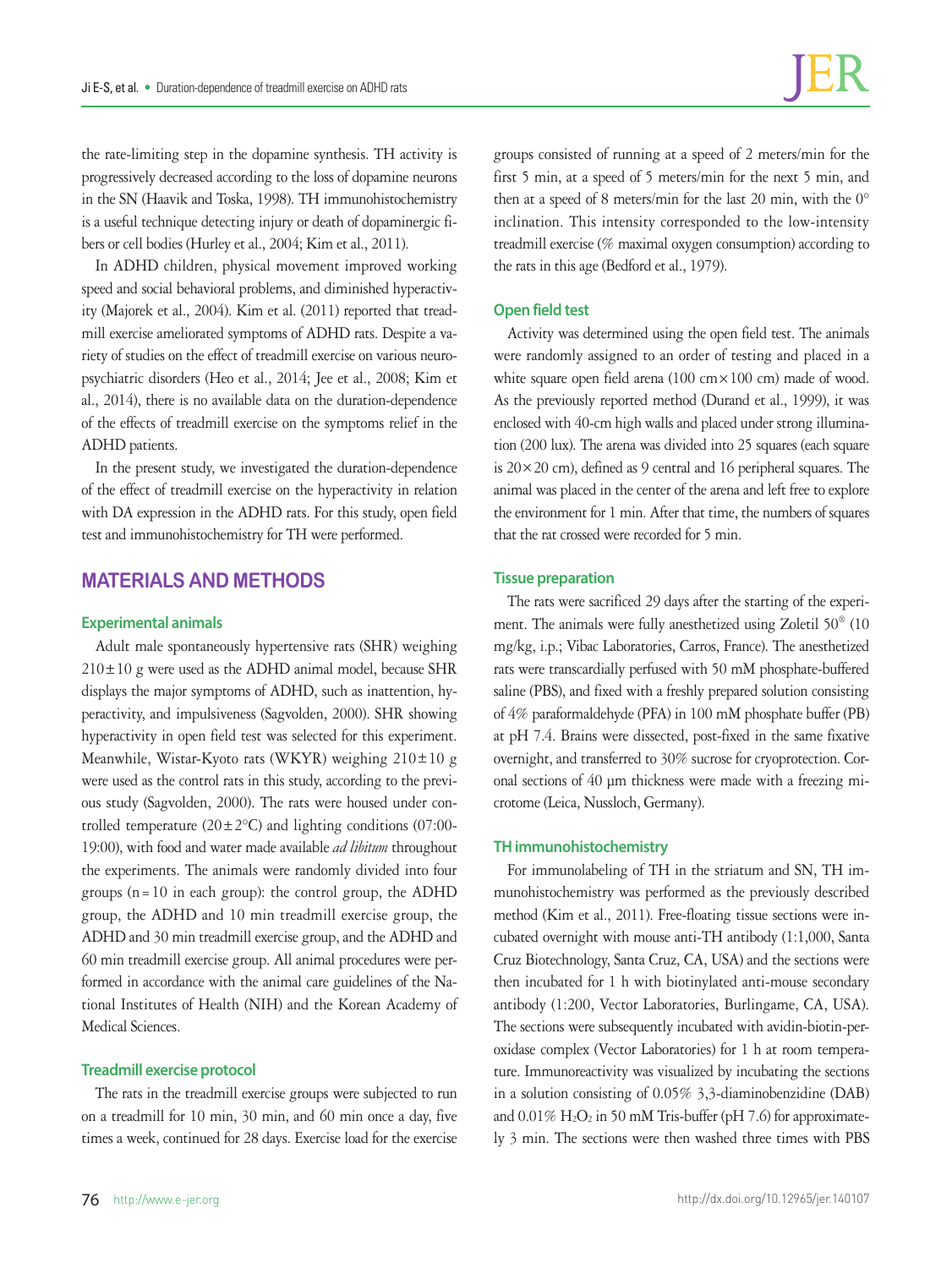and mounted onto gelatine-coated slides. The slides were air-dried overnight at room temperature, and coverslips were mounted using Permount®.

## **Data analysis**

TH-immunoreactive fiber density in the striatum was measured in 100  $\mu$ m ×100  $\mu$ m square images of the striatum using animage analyzer (Multiscan, Fullerton, CA, USA). To estimate TH-staining density, optical densities were corrected for the nonspecific background density, which was measured in the completely denervated parts of the striatum. TH-positive fiber density ratios in the striatum were calculated as follows: optical density in the lesion side/optical density in the intact side. The number of TH-positive cells in the SN was counted hemilaterally through a light microscope (Olympus, Tokyo, Japan).

Statistical analysis was performed using one-way ANOVA followed by Duncan's post-hoc test, and the results are expressed as the mean±standard error of the mean (SEM). Significance was set as  $P < 0.05$ .

# **RESULTS**

## **Effect of treadmill exercise on hyperactivity in the open field test**

The open field test was performed 29 days after starting of ex-



**Fig. 1.** Effect of treadmill exercise on hyperactivity in the open field test. (A) Control group. (B) attention deficit/hyperactivity disorder (ADHD) group. (C) ADHD and treadmill exercise for 10 min group. (D) ADHD and treadmill exercise for 30 min group. (E) ADHD and treadmill exercise for 60 min group. \*Represents *P*< 0.05 compared to the control group. # Represents *P*< 0.05 compared to the ADHD group.

periment. The activity score of the open field test are presented in Fig. 1. The activity score was  $38.20 \pm 2.73$  in the control group,  $90.20 \pm 9.15$  in the ADHD group,  $89.20 \pm 5.53$  in the 10 min treadmill exercise group,  $53.60 \pm 3.31$  in the 30 min treadmill exercise group, and  $58.60 \pm 2.99$  in the 60 min treadmill exercise group. These results show that the activity of in the ADHD rats was higher than that of the control rats. Treadmill exercise for 30 min most potently decreased the activity in the rats of the ADHD group.

## **Effect of treadmill exercise on TH-immunoreactive fibers in the striatum**

Photomicrographs of the TH-immunoreactive fibers in the striatum are presented in Fig. 2. The optical density of the TH-immunoreactive fibers in the striatum was 127.18±2.96 in the con-



**Fig. 2.** Effect of treadmill exercise on tyrosine hydroxylase-immunoreactive fibers in the striatum. Upper: Photomicrographs of the tyrosine hydroxylase-positive fibers in the striatum. The scale bar represents 200 µm. (A) Control group. (B) attention deficit/hyperactivity disorder (ADHD) group. (C) ADHD and treadmill exercise for 10 min group. (D) ADHD and treadmill exercise for 30 min group. (E) ADHD and treadmill exercise for 60 min group. \*Represents *P*< 0.05 compared to the control group. # Represents *P*< 0.05 compared to the ADHD group.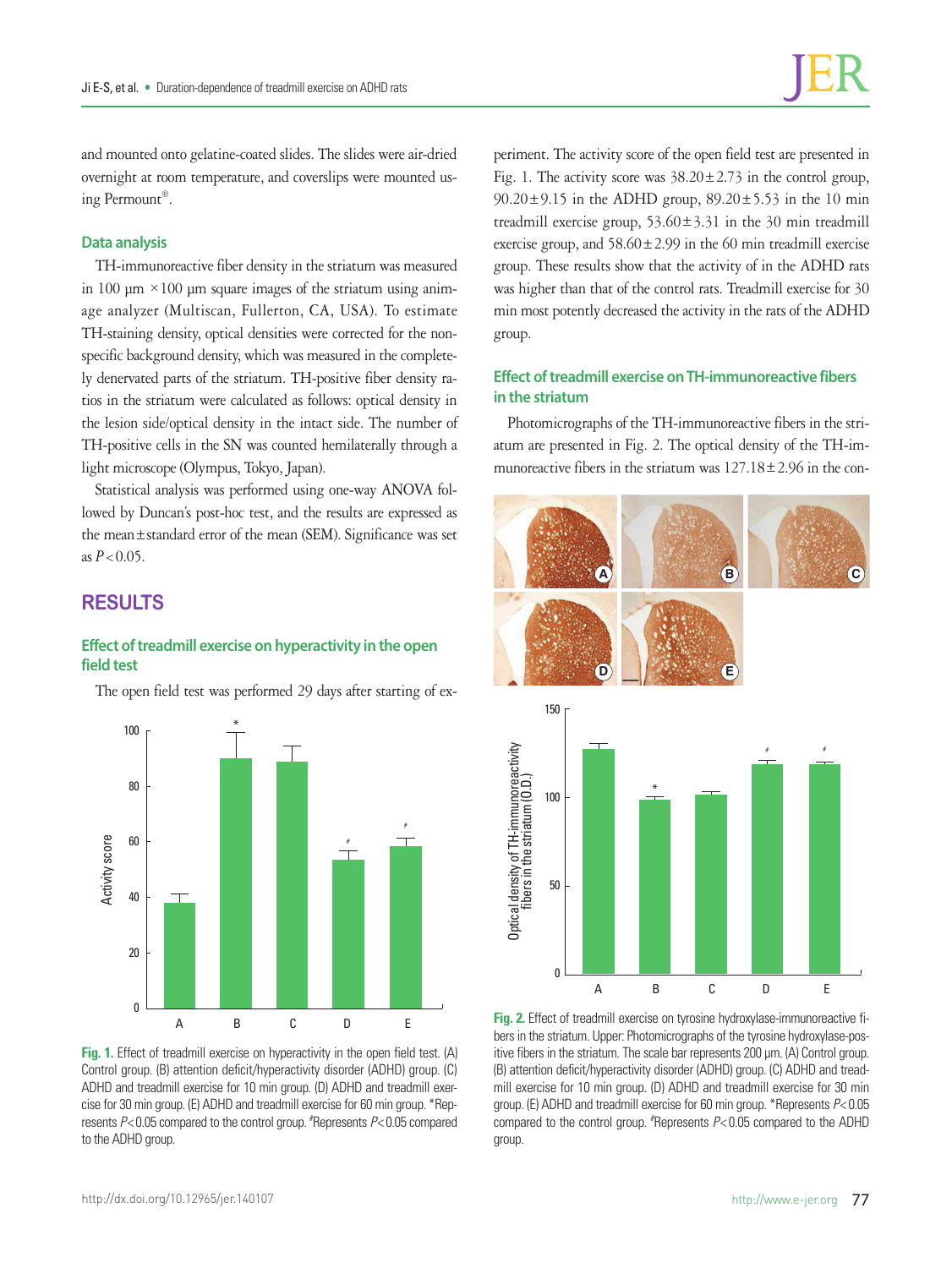

**Fig. 3.** Effect of treadmill exercise on tyrosine hydroxylase expression in the substantia nigra. Photomicrographs of tyrosine hydroxylase-positive cells in the substantial nigra. The scale bar represents 200 µm. (A) Control group. (B) Attention deficit/hyperactivity disorder (ADHD) group. (C) ADHD and treadmill exercise for 10 min group. (D) ADHD and treadmill exercise for 30 min group. (E) ADHD and treadmill exercise for 60 min group. \*Represents *P*< 0.05 compared to the control group. #Represents  $P < 0.05$  compared to the ADHD group.

trol group,  $98.70 \pm 1.58$  in the ADHD group,  $101.88 \pm 1.57$  in the 10 min treadmill exercise group,  $119.06 \pm 1.60$  in the 30 min treadmill exercise group, and  $118.53 \pm 0.97$  in the 60 min treadmill exercise group. The results show that TH fiber expression in the striatum was significantly decreased in the rats of the ADHD group than that of the control group. Treadmill exercise for 30 min most potently increased TH fiber expression in the rats of the ADHD group.

## **Effect of treadmill exercise on TH expression in the SN**

Photomicrographs of the TH-positive cells in the SN are presented in Fig. 3. The number of TH-positive cells was 222.70 ± 6.00 in the control group,  $100.90 \pm 4.95$  in the ADHD group,  $112.80 \pm 3.11$  in the 10 min treadmill exercise group,  $151.20 \pm 1.1$ 6.11 in the 30 min treadmill exercise group, and  $142.10 \pm 3.62$  in

the 60 min treadmill exercise group. The results show that TH expression in the SN was significantly decreased in the rats of the ADHD group than that of the control group. Treadmill exercise for 30 min most potently increased TH expression in the rats of the ADHD group.

# **DISCUSSION**

SHR is the most commonly accepted animal model for ADHD, because SHR strain shows hyperactivity (Sagvolden, 2000). This SHR displayed hyperactivity in the open field test and spatial learning memory deficit in the radial 8-arm maze task, as we expected. WKY rats, used as the control group, did not show any behavior symptoms of ADHD. The symptoms of ADHD, observed in the present study, are thought to be closely associated with hypo-function of dopaminergic system in some brain regions.

Dopamine is a neurotransmitter that is important in regulating brain processes involved with movement. Disease-induced loss of brain dopamine level leads to movement disorders (Servan-Schreiber et al., 1998). Dopamine is also important in regulating pleasurable responses as well as certain aspects of cognitive function, including attention (Sagvolden et al., 2005). These conditions give rise to delay aversion, development of hyperactivity in novel situations, impulsiveness, deficient sustained attention, increased behavioral variability (Sagvolden et al., 2005). Volkow et al. (2007) suggested that suppressed dopamine activity in caudate is associated with inattention in the adults with ADHD. Many studies have suggested the possibility that dysfunction of dopamine signaling in the midbrain is one of the main mechanisms of hyperactivity (Bowton et al., 2010).

In the present results, hyperactivity was observed in the ADHD rats, and expressions of TH in the striatum and SN were significantly decreased in the ADHD rats. The present study suggests that hyperactivity in the ADHD rats is associated with down-regulation of dopamine in the striatum and SN.

Physical movement is known to improve working speed and social behavior problems and to diminishe hyperactivity in ADHD children (Majorek et al., 2004). Kim et al. (2011) reported that treadmill exercise showed alleviating effect on the hyperactivity in the ADHD rats. Increased dopamine synthesis by exercise enhanced the survival of dopaminergic neurons in the SN and treadmill running also alleviated some symptoms of ADHD (Hattori et al., 1994; Kim et al., 2011).

In the present results, treadmill exercise suppressed hyperactiv-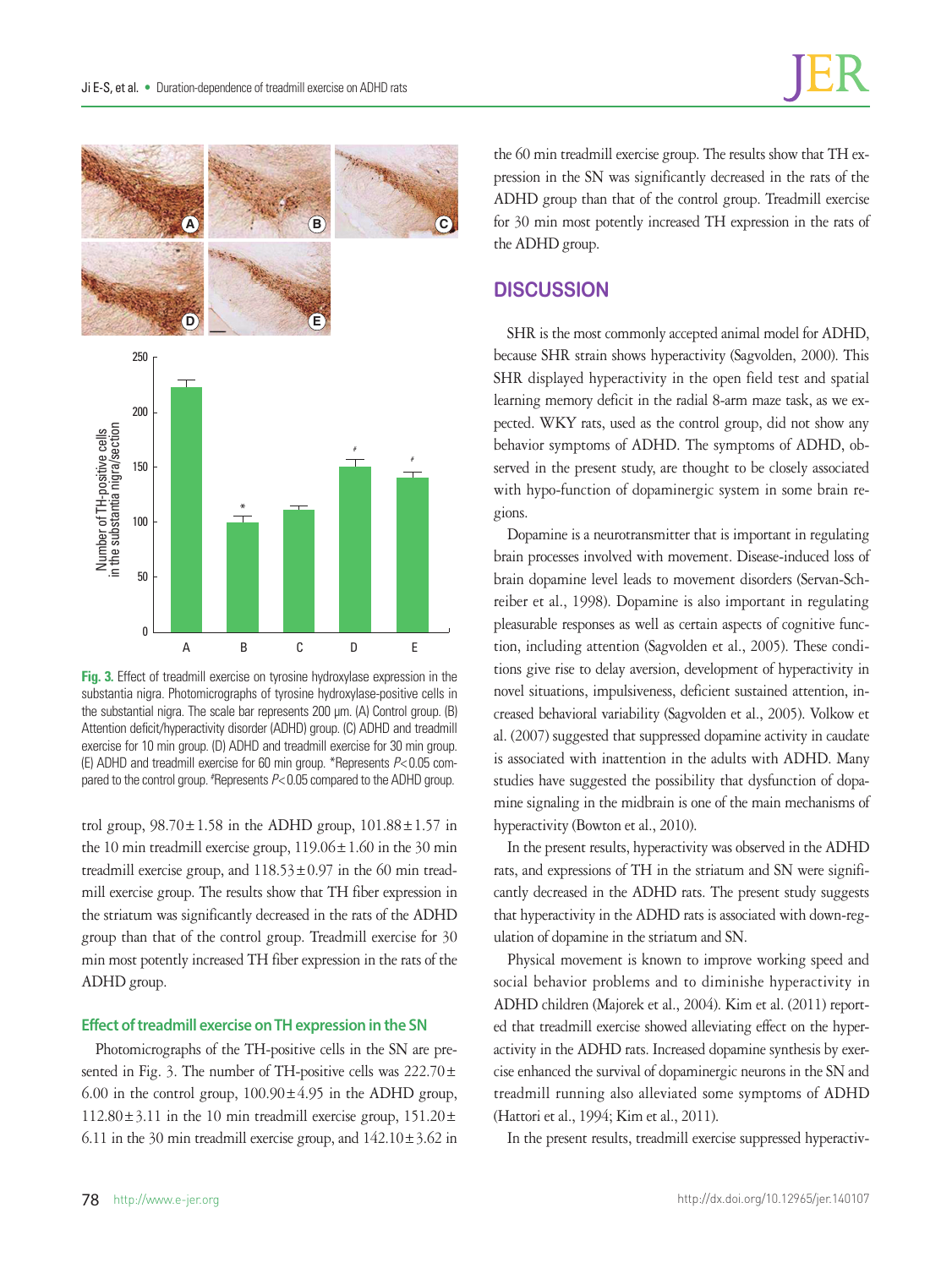ity and also inhibited TH expression in the striatum and SN. Treadmill exercise for 30 min showed most potent inhibiting effect on hyperactivity, and this duration of treadmill exercise also most potently inhibited TH expression. Treadmill exercise for 10 min exerted no significant effects on activity and TH expression.

Here in this study, we showed that treadmill exercise can be considered therapeutic strategy for the symptom relief for ADHD. The present study suggests that treadmill exercise for 30 min once a day is the most effective therapeutic intervention for ADHD patients.

# **CONFLICT OF INEREST**

No potential conflict of interest relevant to this article was reported.

# **ACKNOWLEDGMENTS**

This study was supported by the Research Fund from Kyung Hee University granted in 2010 (KHU 20100648).

# **REFERENCES**

- Bedford TG, Tipton CM, Wilson NC, Oppliger RA, Gisolfi CV. Maximum oxygen consumption of rats and its changes with various experimental procedures. J Appl Physiol 1979;47:1278-1283.
- Biederman J, Spencer T. Attention-deficit/hyperactivity disorder (ADHD) as a noradrenergic disorder. Biolo Psychiatry 1999; 46:1234-1242.
- Bowton E, Saunders C, Erreger K, Sakrikar D, Matthies HJ, Sen N, Jessen T, Colbran RJ, Caron MG, Javitch JA, Blakely RD, Galli A. Dysregulation of dopamine transporters via dopamine D2 autoreceptors triggers anomalous dopamine efflux associated with attention-deficit hyperactivity disorder. J Neurosci 2010;30:6048-6057.
- Durand M, Berton O, Aguerre S, Edno L, Combourieu I, Mormède P, Chaouloff F. Effects of repeated fluoxetine on anxiety-related behaviours, central serotonergic systems, and the corticotropic axis axis in SHR and WKY rats. Neuropharmacology 1999;38:893-907.
- Haavik J, Toska K. Tyrosine hydroxylase and Parkinson's disease. Mol Neurobiol 1998;16:285-309.
- Hattori S, Naoi M, Nishino H. Striatal dopamine turnover during treadmill running in the rat: relation to the speed of running. Brain Res Bull 1994;35:41-49.
- Heo YM, Shin MS, Lee JM, Kim CJ, Baek SB, Kim KH, Baek SS. Treadmill exercise ameliorates short-term memory disturbance in scopolamine-induced amnesia rats. Int Neurourol J 2014;18:16-22.

Jee YS, Ko IG, Sung YH, Lee JW, Kim YS, Kim SE, Kim BK, Seo JH, Shin MS, Lee HH, Cho HJ, Kim CJ. Effects of treadmill exercise on memory and c-Fos expression in the hippocampus of the rats with intracerebroventricular injection of streptozotocin. Neurosci Lett 2008;443:188- 192.

model of Parkinson's disease. Exp Neurol 2004;185:281-289.

- Kim BK, Shin MS, Kim CJ, Baek SB, Ko YC, Kim YP. Treadmill exercise improves short-term memory by enhancing neurogenesis in amyloid beta-induced Alzheimer disease rats. J Exerc Rehabil 2014;10:2-8.
- Kim H, Heo HI, Kim DH, Ko IG, Lee SS, Kim SE, Kim BK, Kim TW, Ji ES, Kim JD, Shin MS, Choi YW, Kim CJ. Treadmill exercise and methylphenidate ameliorate symptoms of attention deficit/hyperactivity disorder through enhancing dopamine synthesis and brain-derived neurotrophic factor expression in spontaneous hypertensive rats. Neurosci Lett 2011;504:35-39.
- Majorek M, Tüchelmann T, Heusser P. Therapeutic Eurythmy-movement therapy for children with attention deficit hyperactivity disorder (ADHD): a pilot study, Complement Ther Nurs Midwifery 2004;10: 46-53.
- Nicola SM, Surmeier J, Malenka RC. Dopaminergic modulation of neuronal excitability in the striatum and nucleus accumbens. Annu Rev Neurosci 2000;23:185-215.
- Pastor PN, Reuben CA. Diagnosed attention-deficit hyperactivity disorder and learning disability: United States, 2004-2006. Vital Health Stat 2008;10:1-14.
- Sagvolden T. Behavioral validation of the spontaneously hypertensive rat (SHR) as an animal model of attention-deficit/hyperactivity disorder (AD/HD). Neurosci Biobehav Rev 2000;24:31-39.
- Sagvolden T, Russell VA, Aase H, Johansen EB, Farshbaf M. Rodent models of attention-deficit/hyperactivity disorder. Biol Psychiatry 2005; 57:1239-1247.
- Sagvolden T, Sergeant JA. Attention deficit/hyperactivity disorder from brain dysfunctions to behaviour. Behav Brain Res 1998;94:1-10.
- Servan-Schreiber D, Bruno RM, Carter CS, Cohen JD. Dopamine and the mechanisms of cognition: Part I. A neural network model predicting dopamine effects on selective attention. Biol Psychiatry 1998;43:713- 722.
- Volkow ND, Wang GJ, Newcorn J, Telang F, Solanto MV, Fowler JS, Logan J, Ma Y, Schulz K, Pradhan K, Wong C, Swanson JM. Depressed dopamine activity in caudate and preliminary evidence of limbic involvement in adults with attention-deficit/hyperactivity disorder. Arch Gen Psychiatry 2007;64:932-94.

Wilens TE, Dodson W. A clinical perspective of attention-deficit/hyperac-